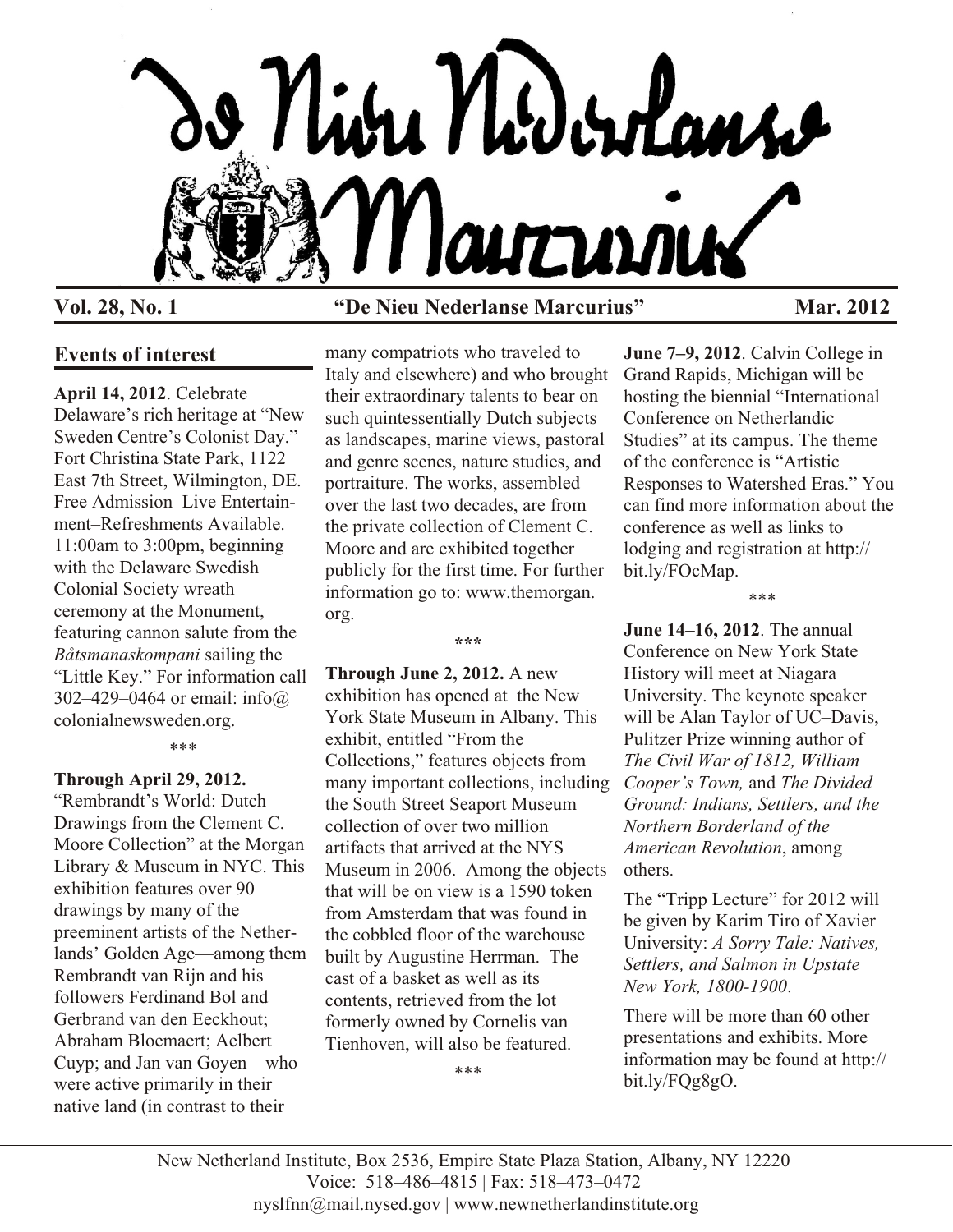## **De Nieu Nederlanse Marcurius 2**

### **NNRC News**

On March  $6^{th}$  and  $7^{th}$ , the New Netherland Research Center was honored with a visit by the Honorable Rob de Vos, who arrived in New York last year as the Consul General of the Kingdom of the Netherlands. His wife Marion and Arthur Kibbelaar, the Consul for Press and Cultural Affairs, joined Mr. de Vos. During the visit, Charles Gehring and Janny Venema displayed samples of the New Netherland manuscripts they have been translating for over three decades. Charles Orser, Curator of Historical Archaeology at the New York State Museum, led a tour of the New Netherland artifacts held by the Museum. Through the New York Consulate–General, the Kingdom of the Netherlands helped launch the NNRC in 2010 with a three-year matching grant to the New Netherland Institute. During the visit, Drs. Gehring and Venema with representatives of the NYS Office of Cultural Education and NNI reviewed the progress the NNRC has made during its first two years and had a lively discussion with Mr. de Vos and Mr. Kibbelaar about ambitious plans for the NNRC after the initial grant ends. Researchers supported by the NNRC, Firth Fabend, Dennis Maika, Eric Ruijssenaars, and Len Tantillo, joined the group for dinner.

## **FYI**

Among the rare books in the "Department of Special Collections and Archives" of the UAlbany

library is "The Elsevier Collection." It consists of about 700 volumes from the printing offices of the Elzevier family, which flourished in the Dutch Republic between 1583 and 1702. The Elzevir family operated a publishing house and prospered as booksellers and publishers in the Netherlands. Its founder, Lodewijk Elzevir (1542–1617), lived in Leiden and established the business in 1580. The Library purchased the collection in the 1960s and it now resides in the vault. Brian Keough, the Head of Special Collections, would be happy to arrange tours of the collection. Contact: Grenander Department of Special Collections and Archives, Science Library 352, bkeough@ albany.edu; tel: 518–437–3931.

#### **\*\*\***

The exhibit in the New Netherland Research Center, "Uncovering the New Amsterdam Kitchen," was created using artifacts that are part of the South Street Seaport Museum (SSSM) Collection. Acquired by the New York State Museum, the collection contains around two million artifacts derived from 10 archaeological excavations in New York City. Spanning over 300 years of Manhattan history, it constitutes the largest extant collection of archaeological materials from  $17<sup>th</sup>$ -century Dutch New Amsterdam and includes artifacts from 18<sup>th</sup>-century English Colonial and early  $19<sup>th</sup>$ -century American Republic periods as well. Artifacts from the SSSM collection have been featured in exhibits at the Jamestown–Yorktown Foundation,

the SSSM of New York, and the Museum of the City of New York, and will be used in exhibits at the Onderdonk House and the New York Historical Society in 2012. At the New York State Museum, objects were featured in the exhibit "1609," and can also be seen in the current exhibit "From the Collections." Material from the SSSM collection is available to researchers, and can also be viewed in "behind-the-scenes" tours — for New York state learners of all ages – by appointment. Any questions regarding "Uncovering the New Amsterdam Kitchen" can be directed to: Lisa Catalano, 473– 2212 and Jan Morrison, 474–5963

#### **Publications**

*Brothers in Arms, Partners in Trade, Dutch–Indigenous Alliances in the Atlantic World, 1595–1674* by Mark Meuwese, our Hendricks' award winner in 2005. Recent studies on Dutch encounters with indigenous peoples in the Americas and West Africa have taken a narrow regional approach rather than a comparative Atlantic perspective. This book, based on Dutch archival records and primary and secondary sources in multiple languages, integrates indigenous peoples more fully in the Dutch Atlantic world by examining the development of formal relations between the Dutch and non-Europeans in Brazil, the Gold Coast, West Central Africa, and New Netherland from the first Dutch overseas voyages in the 1590s until the dissolution of the West India Company in 1674. By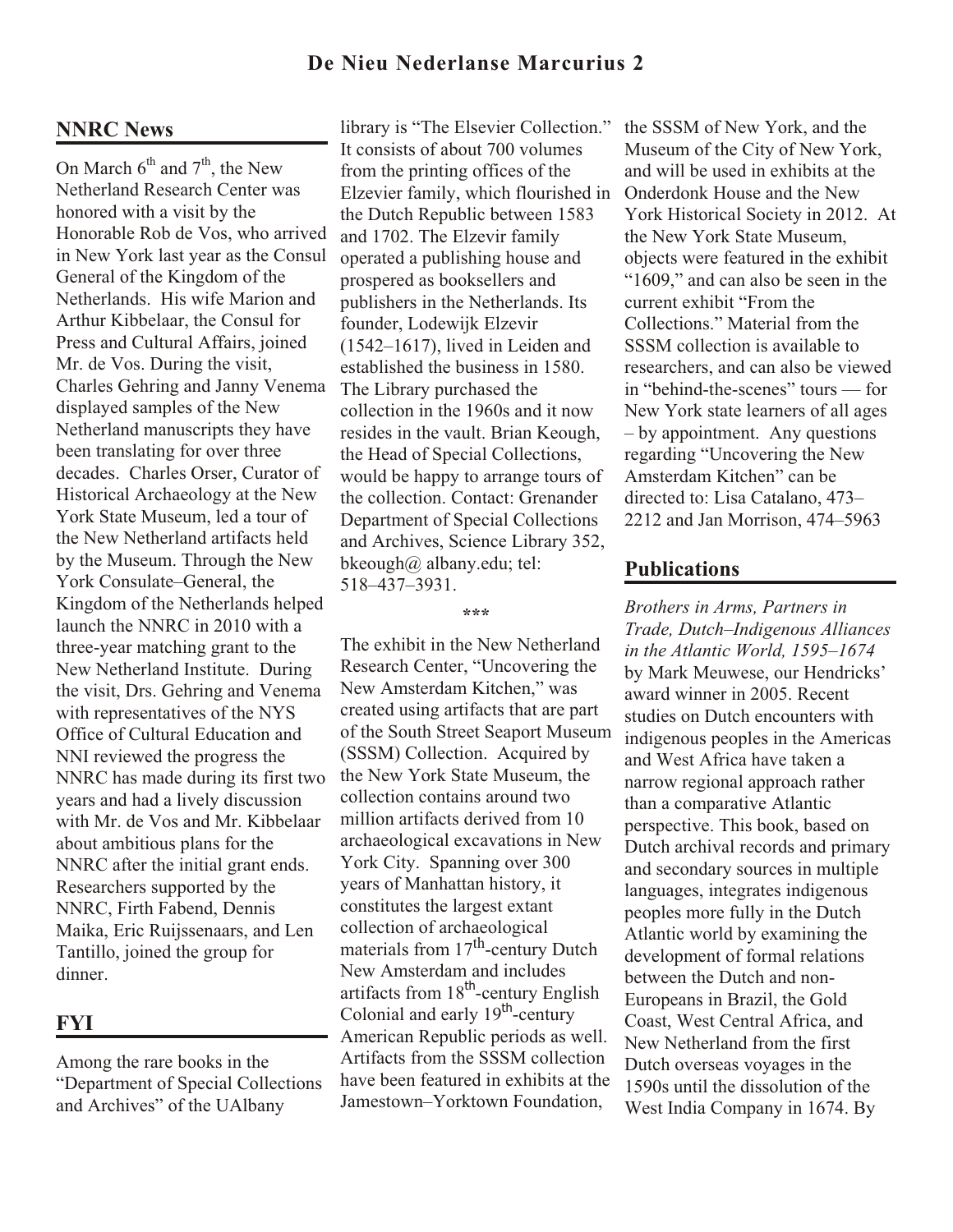taking an Atlantic perspective this study of Dutch–indigenous alliances shows that the support and cooperation of indigenous peoples was central to Dutch overseas expansion in the Atlantic.

\*\*\*

The latest novel set in New Netherland is *Across the Seas* by Monique Graafland. According to the author's book jacket description: "Did you know New York City and Long Island were once part of a Dutch Colony, known as New Amsterdam and New Netherland? Well, Marij van der Perck is about to find out. Growing up in Amsterdam she is appalled when she finds out her father means to take her away from her grandmother and have her join him in the colonies. When her grandmother dies rather suddenly, there is nothing left for Marij in Amsterdam and heartbroken she boards the ship *de Bonte Koe.* After a difficult journey father and daughter arrive in Breuckelen (Brooklyn). Marij has great difficulty adjusting to her new surroundings, until she is forced to go work for a wealthy English family and finds what she has always wanted, a friend to call her own. And then there's Juriaen, the Flemish young man she met aboard ship and seems to keep re-appearing in her life....." For more information and to order go to: bit.ly/wkDkXG.

#### **NNI News**

 For those of you unable to attend our seminar in New Castle Delaware in September, 2011 or

who would like to re-visit the program, we are pleased to announce that the talks given at the seminar are now available for viewing online at http://dai.ly/ xqNyq2 Each talk has been edited somewhat due to the constraints of the website but we hope that you will find the talks useful, informative, and enjoyable. Ten Eyck Communications, our videographer/photographer worked hard to make this possible.

\*\*\*

The New Netherland Institute is the recipient of an annual grant from the Alice P. Kenney Memorial Trust Fund. This grant now enables the Institute to award an annual prize of \$1,000 to an individual or group that has made a significant contribution to colonial Dutch studies and/or has encouraged understanding of the significance of the Dutch colonial experience in North America by research, teaching, writing, speaking, or in other ways. Reasonable travel expenses will be reimbursed. Persons or groups to be considered for this award can be involved in any pursuit of any aspect of Dutch colonial life in North America. Emphasis is on those activities that reach a broad, popular audience in the same way that Alice P. Kenney's activities did.

#### **Criteria for Nominations**:

• Candidates for the award can be nominated by members of the New Netherland Institute, by historical organizations, or by the general public.

 Nominations should be in the form of a nominating letter or

statement (1-2 pages long) detailing how the nominator became aware of the nominee, which of the nominee's activities led to the nomination, how those activities qualify for the award, and what the perceived impact is of the nominee's activities.

 Nominations may also include illustrative materials which demonstrate the nominee's activities such as maps, brochures, photographs of exhibits.

 Nominations may also include up to three one-page letters of support from other persons. Send nominations by April 4, 2012 to: The Alice P. Kenney Award Selection Committee New Netherland Institute Box 2536, Empire State Plaza Albany, NY 12220–0536

E-mail: nyslfnn@mail.nysed.gov.

## **Save the dates**

**May 19, 2012**. NNI will hold its Annual Meeting at the New York State Library beginning at 10:00 am followed by a luncheon. Janny Venema, 2011 Hendricks Award winner will be the featured speaker and there will be a grand opening of the New Netherland Research Center showcasing the newly acquired collection of J. A. Schiltkamp, recently deceased Notary of Curaçao.

**September 14–15, 2012**. the New Netherland Seminar will be held at the Mabee Farm, Rotterdam Junction (near Schenectady), NY. New scholars will present new research on New Netherland.